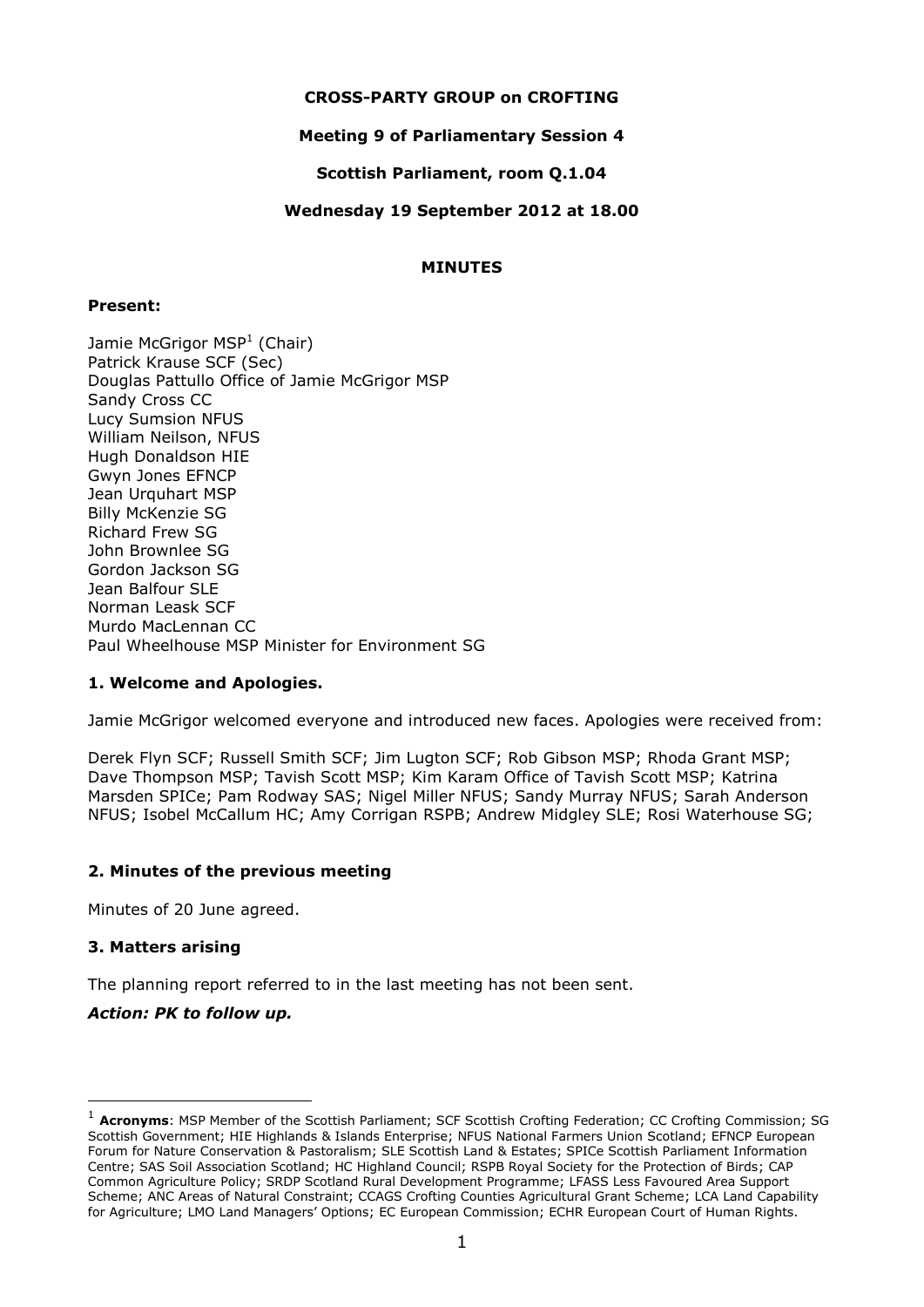## **4. "Agri-environment on common grazings - a weakness in the RDP process?"**

Gwyn Jones, EFNCP, was to give a presentation but due to lack of AV could not so deferred to next meeting.

## **5. CAP / SRDP Updates**

**John Browlee**, SG, gave an update on CAP negotiations so far:

Unlike previous reforms the CAP is now subject to the Co-Decision procedure which means the European Parliament now has an equal say on the outcome along with the European Council of Ministers.

Negotiations have been underway since European Commission published draft Regulations in October 2011. In May 2012 European Parliament's Committee on Agriculture and Rural Development (COMAGRI) published a draft report by Rapporteur, Capoulas Santos suggesting amendments to the Commission's proposals. In June 2012 the Danish Presidency, published its revised text also suggesting amendments to the Commission's proposals.

Scottish Government looked at the Santos and Danish Presidency suggestions and considered along with Scottish priorities. In July SG proposed some amendments to UK Government and Scottish MEPs suggesting that if they agreed to consider putting them forward to COMAGRI by their deadline for tabling amendments.

Among the amendments proposed were;

- Change to the allocation (2011 or double gate entry) to accept other evidence of activity such as those getting LFASS or SBS or submitting IACS.
- Nat Reserve (Belt & braces job) change to ensure those active that don't meet 2011 rule get allocation through NR. – Also on-going NR to carry out further top-slice to accommodate future New Entrants.
- Greening (Crop Diversification increase threshold to above 20ha) (Permanent Grass – include heather – accommodate long rotations)

Several of these amendments are included in the 2500 or so amendments that have been submitted on the DP Regulations (7000 over 4 Regs) and are being considered by MEPs and will most likely be whittled down into a number of compromise amendments. It is expected that European Parliaments COMAGRI will vote on the amendments in November this year.

Details of the key dates for the CAP negotiations are attached as appendix A.

## *Discussion:*

The National Reserve is very important to new entrants, who have no entitlements. This has to be a SG priority. Agreed.

New entrants include all people coming into agriculture, not just young entrants.

Is the 'Pack Inquiry Final Report' still live? Yes, it is referred to, amongst other sources of information.

There has been a New Entrants' Forum established. Is there sufficient crofting representation on it?

## *Action: PK to write to David Barnes regarding crofting representation on the New Entrants Forum.*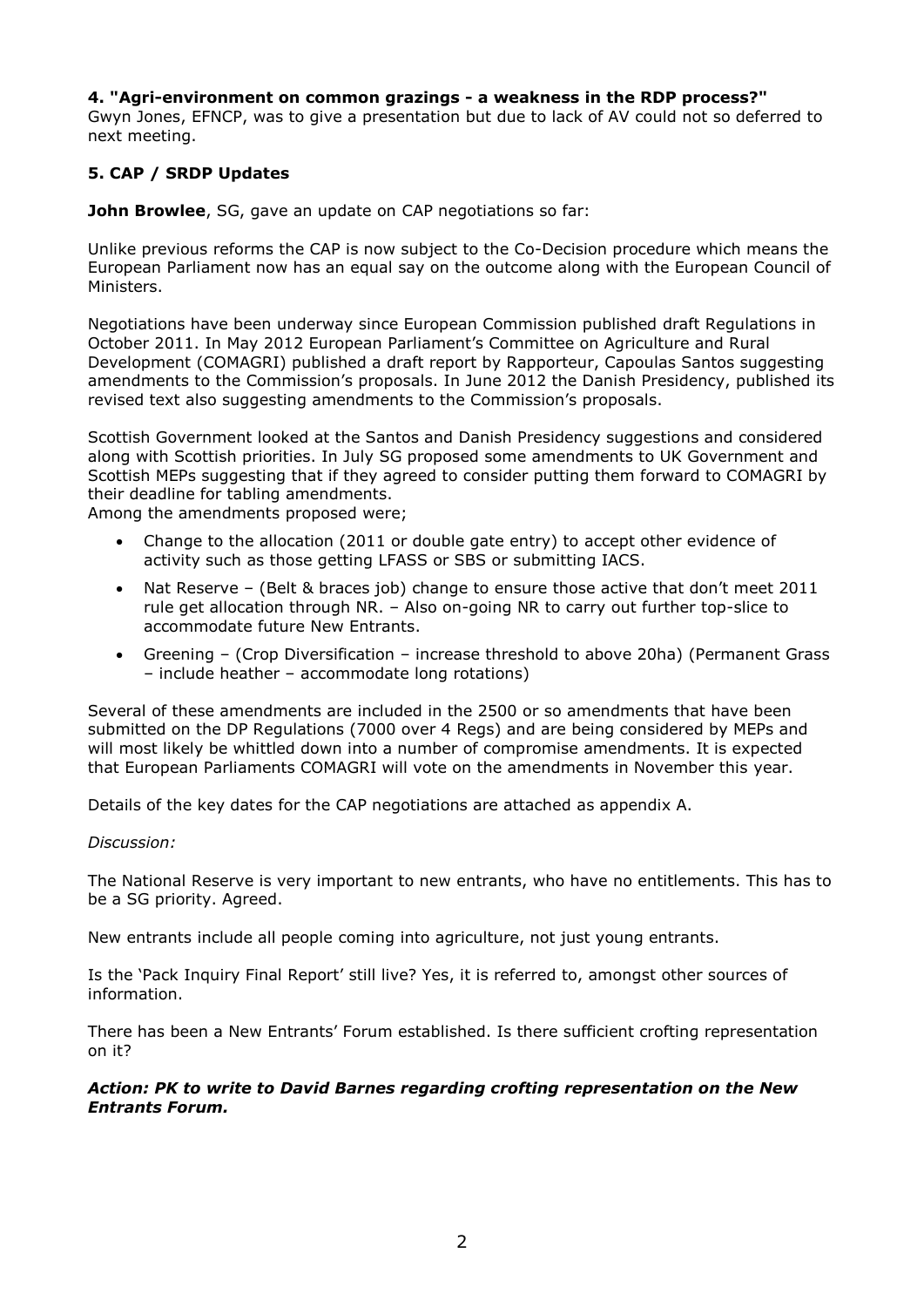## **Billy McKenzie**, SG, gave a brief update on SRDP.

The 8 working groups have finished their round of meetings (except there is one more to go for ANC). Their final reports can be found on the SG website. A 'wash-up' meeting will be held on 02 October.

The introduction of the new SRDP may be delayed in which case interim measures are being sought. The ANC (to replace LFASS) may also therefore be delayed. If this is the case LFASS will continue.

Following on from the proposal for a crofting-specific scheme (an enhanced CCAGS) or a crofting sub-programme of SRDP, a meeting will be held prior to the next meeting to discuss alternatives.

## *Discussion:*

Will the MLURI (now Hutton Inst.) LCA still be used? There is no intention to change it if it is appropriate.

The change to LFASS resulted in the Highlands and Islands losing out. The progression of reforms to LFASS has made it even worse – with better-off areas taking the highest payments. The ANC stakeholder group agreed that the principle must be that the most constrained areas get the highest support payments.

Activity – there needs to be a support incentive to keep stock and therefore keep people in the countryside.

It is important to look at pillars 1 and 2 as a package – does the CAP deliver for crofting?

Does Article 20 'support for rural businesses' include farmers and crofters? Article 20 is open to all micro and small businesses in rural areas, not just agricultural. So all micro and small businesses in rural area can apply for business start-up aid. This is up to 70,000 euro's over 5 years payable in at least 2 lump sums. Assessed on receipt of business plan and final payment made on successful implementation of plan.

LMO's must be more appropriate or got rid of in favour of a more streamlined scheme. This is under consideration.

Crofting starts at a lower economic base; what is being considered for crofting and especially new entrants? A crofting specific scheme (an enhanced CCAGS) or a Highlands & Islands / crofting sub-programme are under consideration.

If there is a delay in implementing the new SRDP will there be a bridging facility? On Gap Year (transition), if the EU process has delayed implementation beyond point where we can deliver a new programme in 2014 we will ensure key priorities (including support for Crofting) are maintained in the interim using domestic money only. This is very much Plan B as we hope the Commission will allow all current programmes to roll over until the new regulations and programmes are agreed and in place.

## **6. Implementation of the 2010 Crofting Act**

**Richard Frew**, SG, provided an update on the implementation of the Crofting Reform (Scotland) Act 2010.

Implementation remains on track and the 3rd Commencement Order, covering provisions relating to the Crofting Register and consolidation of crofting law, was laid in Parliament on 3 September 2012. The Order is subject to affirmative procedure and was considered, without comment, by the Subordinate Legislation Committee on 18 September. It is expected to be considered by the Rural Affairs, Climate Change and Environment Committee in October and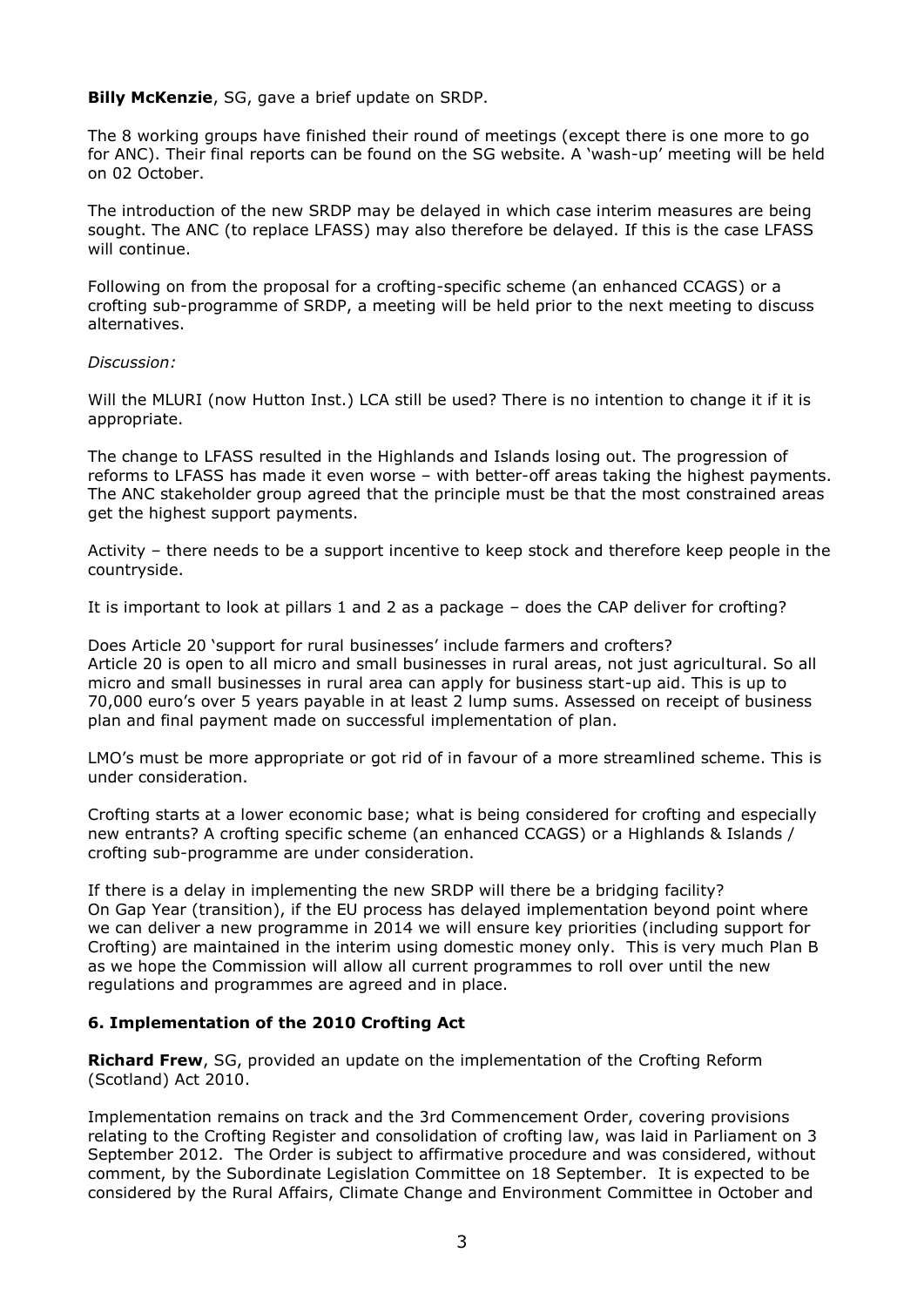then by Parliament after the October Recess.

The Order provides for registration provisions to be commenced in 3 stages: 30 October 2012 for the powers to establish the new Register, to make the necessary subordinate legislation and to commence the consolidation provisions; 30 November 2012 for the Register to be publicly available; and 30 November 2013 for introducing the requirement to register croft land subject to a regulatory application.

Richard explained that the provisions requiring registration will also be introduced on 30 November 2012 in relation to croft land voluntarily registered. This would ensure the new Register remains up-to-date, providing legal certainty of croft land entered on the Register.

Subordinate legislation will follow the 3rd Commencement Order, which will include the Register Fees and Rules. The Registers of Scotland had consulted on the application forms for the Crofting Register and a presentation on the Register would be made at the WS Society Crofting Law Conference in Skye on Friday, 21 September.

#### *Discussion:*

When the trigger system is introduced, i.e. compulsory mapping triggered by a croft transaction with the CC, will a disputed boundary delay the croft transaction? Yes.

Is there a time limit for objection to a map? Yes, 9 months.

The crofting register doesn't have detailed information on shares in common grazings that are attached to the croft. This is still under discussion and will be an item at the Crofting Law Group conference.

When a crofter buys a croft under the right to buy it doesn't trigger mapping (for entry on the crofting register). This seems to be an omission?. It is under discussion.

## **7. Residential care home charges and crofting**

This was deferred to the next meeting.

## **8. Consolidation of Crofting Acts**

This is a standing item on the agenda until something happens about it.

**The Minister for Environment, Paul Wheelhouse**, joined the meeting and gave a short introductory talk regarding his new post and responsibility for crofting.

## *Discussion:*

When will the convenor of the CC be appointed? There is disappointment that the CC were not left to choose their own convenor.

A convenor will be appointed very soon now. SG has to follow public appointments procedure. It was felt that as this is the first Crofting Commission it would be helpful to appoint a convenor rather than leave to a new board to choose.

There is concern about absentees being evicted when they may be away for a relatively short, legitimate time.

The distance has been increased from 10 miles to 20 miles to be more flexible. The CC has discretion over the legitimacy of an absence outwith this distance and the power to grant a leave of absence if appropriate.

Dereliction is more of a problem than absenteeism. The CC are dealing with dereliction as well as long-term absenteeism.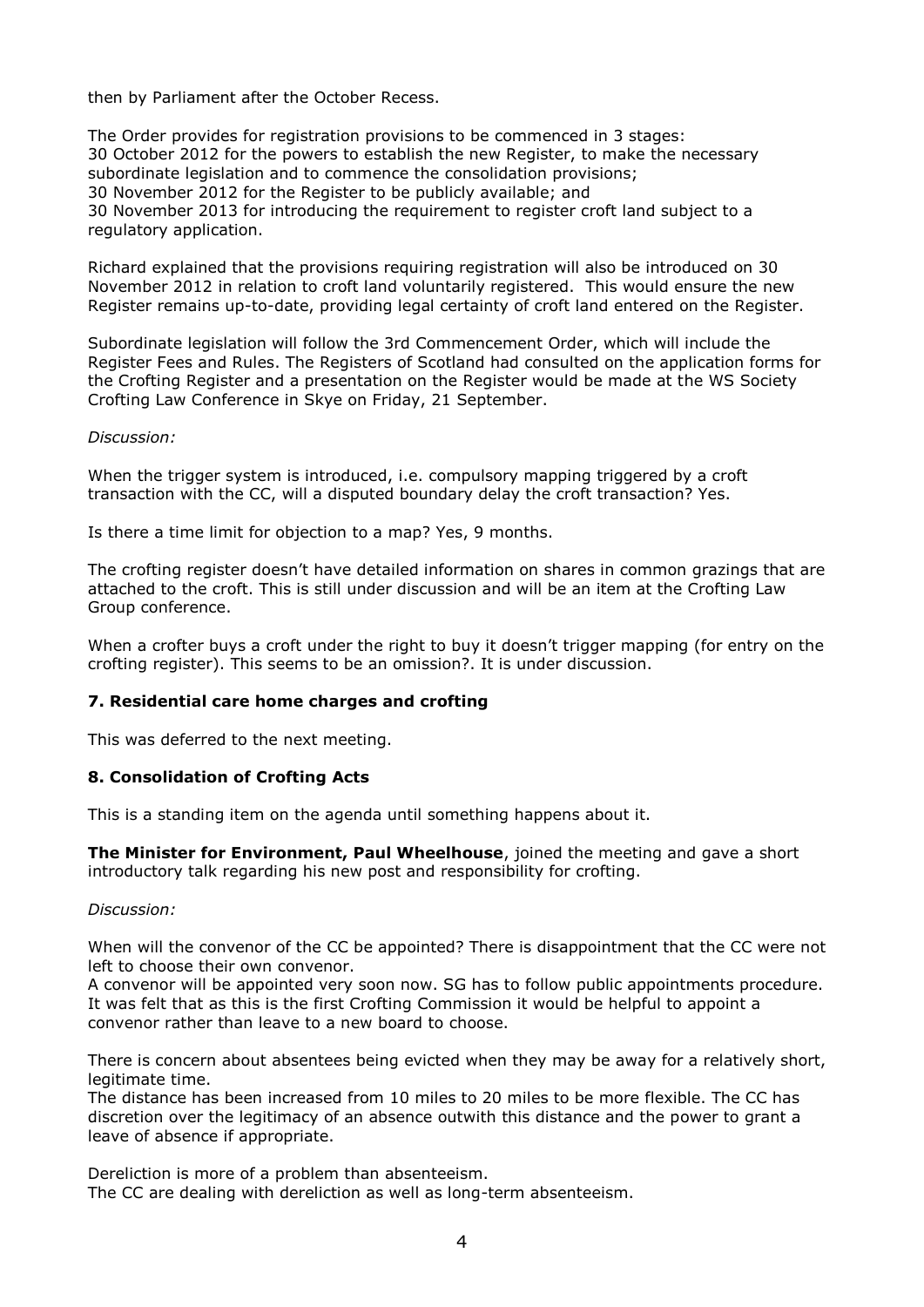Morayshire and Arran, new crofting areas, need support to activate crofting. SG will encourage the conversion to crofts and will support this. The inclusion of these areas in the crofting counties was to create opportunity. The CC and HIE will work together to help create opportunity.

Thanks to minister for attending the meeting and an open invitation to attend any in the future.

# **9. AOB**

- Croft House Grant Scheme. There appears to be a lack of consistency in approving grant applications and refusals get overturned on appeal. This needs to be a subject for a future meeting. *Action: arrange for a CHGS official to attend a future meeting.*
- Concerns over grid connections for micro-renewables. **Action: N. Leask to write a paper for a future meeting.**
- Fuel. Islands have a 5p discount on pump prices yet remote mainland areas have the same pump prices but no discount. Also crofters have no discount on bulk purchases (which are common for remote crofts). **Action: Jean Urquart MSP is writing to the UK treasury on this. To be followed up.**
- Electronic identification of livestock. The German shepherds are taking the EC to the ECHR regarding infringement of producers' rights. The SCF have supported this and argue that the tags should only have to go in when the animal is leaving the jurisdiction of the keeper at birth.

# **10. DONM**

31 October, evening